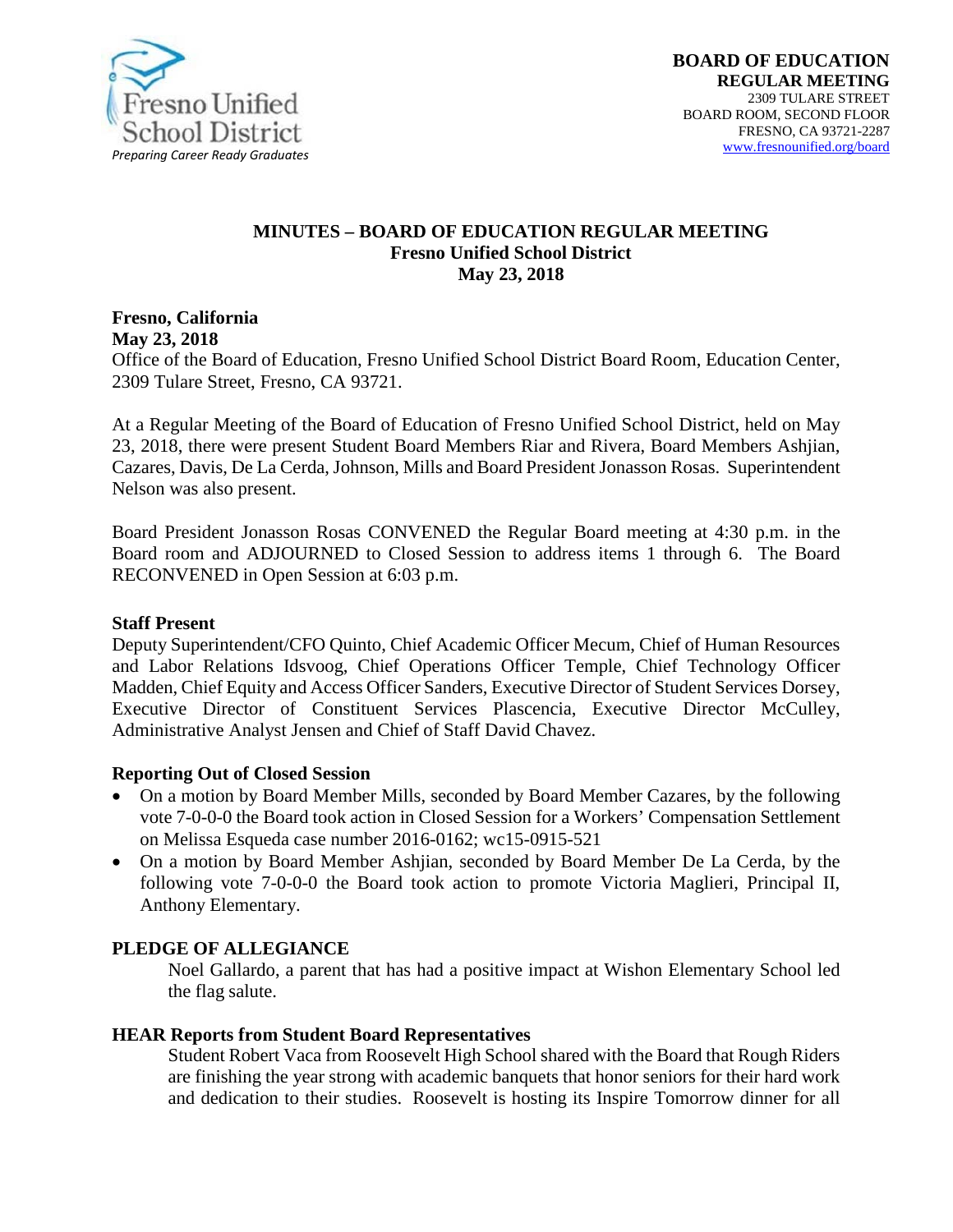seniors admitted to Fresno State. Roosevelt High will hold the Theos Awards Banquet and Ceremony to honor seniors who have received outstanding academic student nominations from departments. Students will also receive college scholarships. Roosevelt students are also gearing up for RHS Senior Black Light Rally: Welcome to Wakanda. The highly anticipated rally will feature surprise performances and a ceremonial rotation of classes. Also, students from Tehipite Middle School shared with the board the activities they participate in and why they love attending Tehipite.

#### **RECOGNIZE the Student Board Representatives for the 2017/18 School Year**

The Board of Education and Superintendent Nelson recognized Student Board Members Mackenzie Rivera, Hoover High School, and Keerat Riar, Patiño High School, for serving as Student Board Representatives during the 2017/18 school year.

#### **HEAR Report from Superintendent**

- Dr. Nelson thanked Santino Danisi, the district's entire State and Federal staff and Parent University for the unbelievable outreach to garner LCAP feedback from stakeholders. Staff held a record number of stakeholder meetings – more than 236 – engaging labor partners, staff, students, parents and community at large. Dr. Nelson thanked all who attended the meetings and ensured their voices were heard.
- Dr. Nelson joined 50 dedicated Fresno Unified elementary teachers in celebrating the completion of the district's first GATE Certification Cohort. Participants completed a targeted professional learning program designed to build strategies to meet the needs of students needing academic acceleration. Manchester GATE teachers and 23 teachers representing every region of the district completed the certification.
- Congratulated all involved in the Teacher Academy Saturday Program, which is a partnership with Project Tomorrow, a nonprofit organization. It offered science-focused professional learning and supported students to compete in a recent STEM competition. Fresno Unified had winners at the local and state levels and next month, two students are moving on to represent the Teacher Academy Saturday Program in the Educators Rising National Competition in Orlando, Florida.
- The district celebrated the successful completion of Leadership Cohort 12. The 33 graduates are now among 316 leaders at Fresno Unified who have been a part of this unique leadership preparation program and make up the majority of our administrators at the site and district level. Dr. Nelson congratulated the Cohort 12 graduates and their families.
- Invited the public to join the district on Saturday, May 26 at 11:00 a.m. in the Roosevelt High School auditorium as we welcome back to Fresno one of our most famous Rough Rider alumnus', Audra McDonald. Audra has won a record-breaking six Tony Awards, two Grammy Awards and an Emmy Award. She also received the 2015 National Medal of Arts from President Barack Obama, as well as being named one of Time magazine's 100 most influential people. The district is thrilled to be welcoming Audra back to Fresno and Roosevelt High School as we dedicate the theater in her honor.

#### **OPPORTUNITY for Public Comment on Consent Agenda Items**

There were no individuals for this portion of the agenda.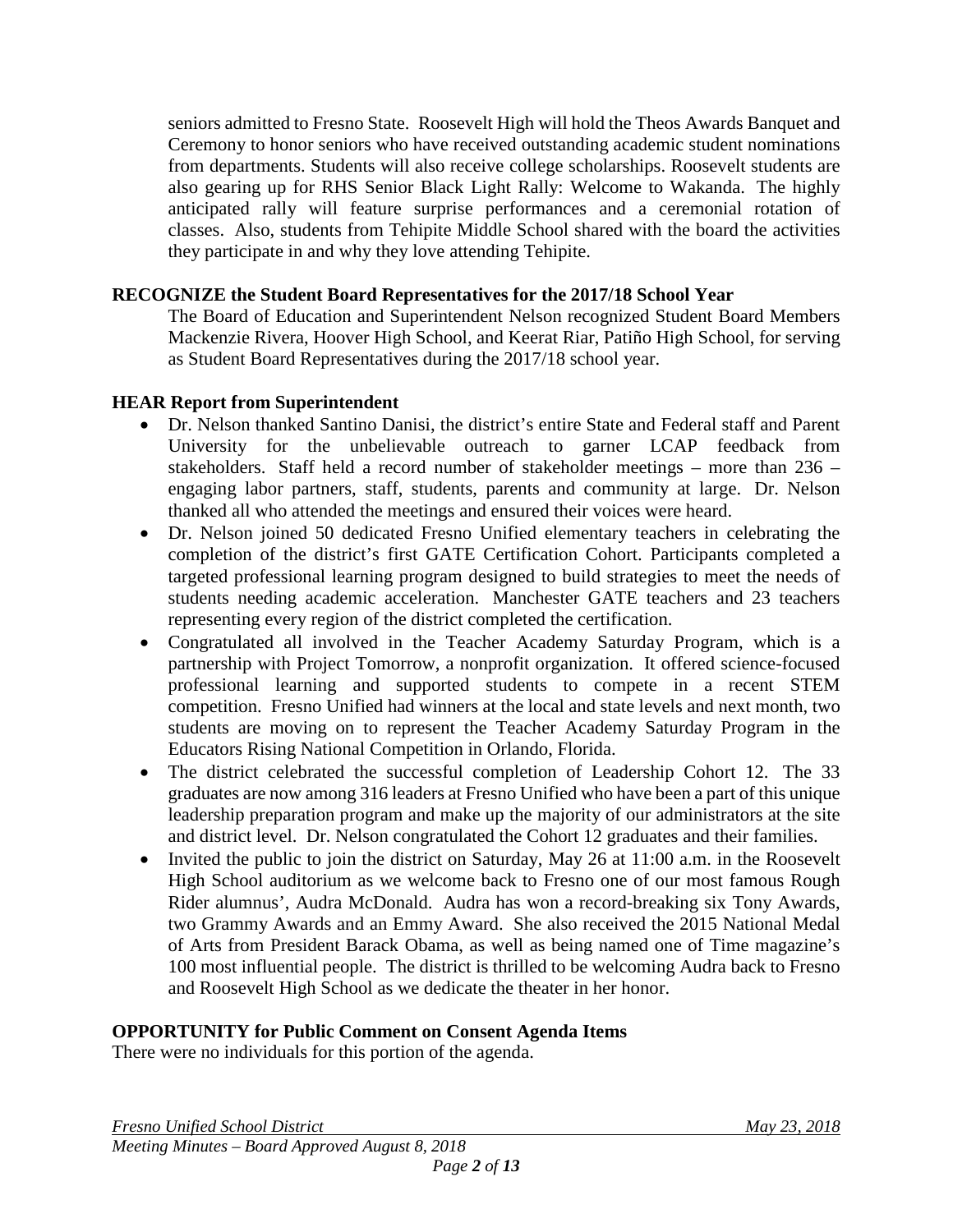On a motion by Member De La Cerda, seconded by Member Mills, the consent agenda, exclusive of agenda item: A-8, A-9, A-10, and A-16 which were pulled for further discussion, was approved on a roll call vote of 7-0-0-0 as follows: AYES: Board Members: Ashjian, Cazares, Davis, De La Cerda, Johnson, Mills and Board President Jonasson Rosas.

# **A. CONSENT AGENDA**

#### **A-1, APPROVE Personnel List APPROVED as recommended,** the Personnel List, Appendix A, as submitted.

**A-2, ADOPT Findings of Fact and Recommendations of District Administrative Board ADOPTED as recommended,** the Findings of Fact and Recommendations of District Administrative Panels resulting from hearings on expulsion and readmittance cases conducted during the period since the May 9, 2018 Regular Board meeting.

## **A-3, APPROVE Minutes from Prior Meetings**

**APPROVED as recommended,** the draft minutes for the February 21, 2018 Regular Meeting and May 9, 2018 Regular Meeting.

#### **A-4, APPROVE Agreements with Intellias Inc.**

**APPROVED as recommended,** a Software License Agreement and Software Maintenance Agreement between Fresno Unified School District and Intellias Inc. Intellias is a web application software used to streamline and simplify payroll job processing tasks with Infor Lawson, and is the sole source provider for this software application. The onetime costs associated with the implementation is \$59,795 with an on-going maintenance cost of \$8,092.

## **A-5, APPROVE Agreement with J. Elliot Marketing**

**APPROVED as recommended,** a renewal agreement with J. Elliot Marketing to provide communication consulting services in support of the Joint Health Management Board (JHMB) and its various health and wellness initiatives. These initiatives include, but are not limited to, newsletter development, web content development, open enrollment and plan change communications and use of social media to support wellness (WellPath) related activities.

## **A-6, APPROVE Carl D. Perkins Applications for Funding**

**APPROVED as recommended,** Carl D. Perkins Applications for Funding, one each for the secondary and post-secondary (adult school) Career Technical Education programs.

**A-7, APPROVE Child Welfare & Attendance Specialist II Revised Job Description, Designation as Classified, Non-Exempt**

**APPROVED as recommended,** a revised job description, Child Welfare & Attendance Specialist II, which reflects the change in education and experience consistent with current expectations. In addition, this revised job description has been updated to reflect the Board's Core Beliefs and Commitments and District Goals. The Child Welfare &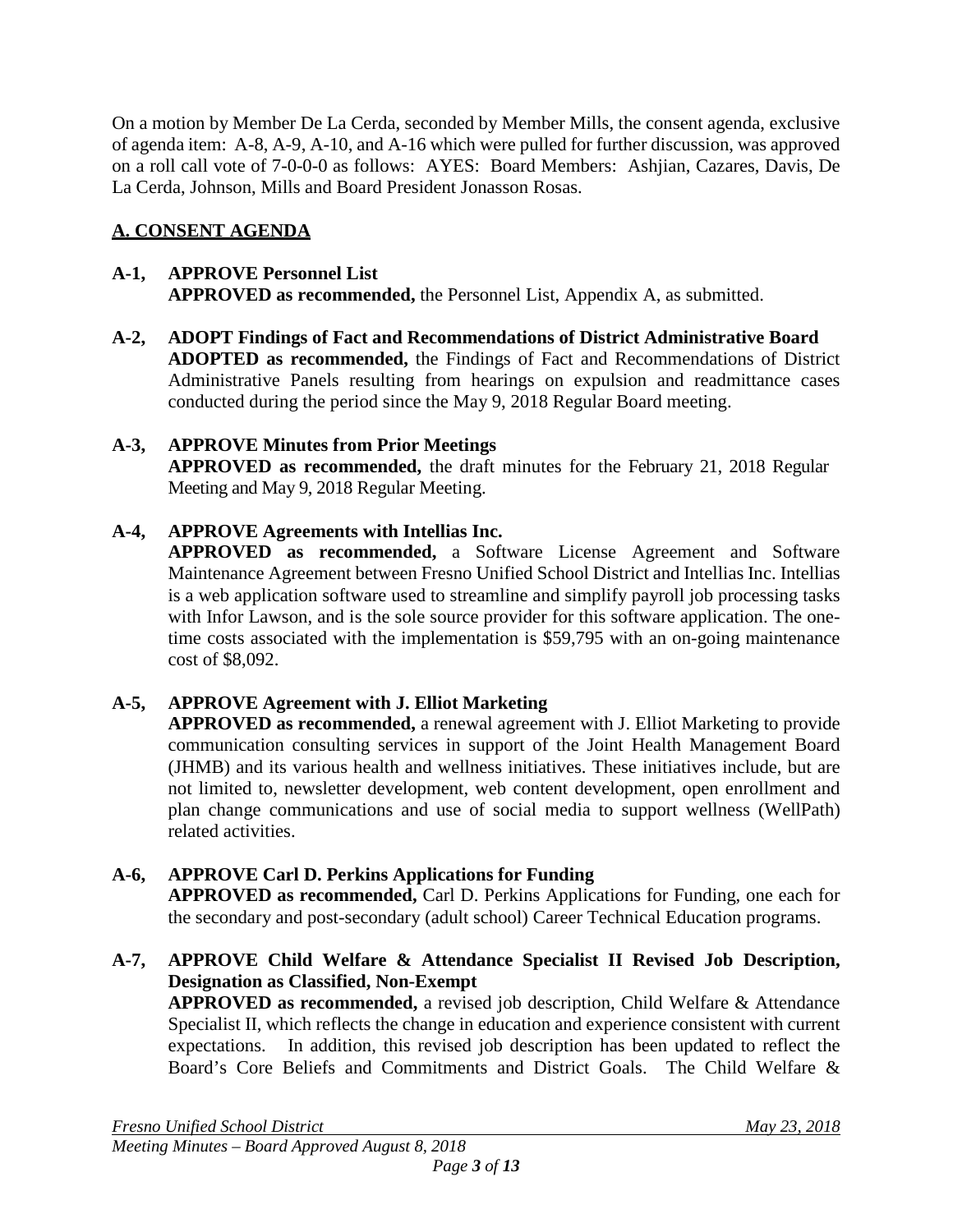Attendance Specialist II position is designated Classified, non-exempt and is placed on G-36 of the Classified Salary Schedule.

### **A-8, APPROVE Creation of Position and ADOPT the Climate and Culture Specialist Job Description, Designation as Certificated, Exempt**

**APPROVED as recommended,** the job description, Climate and Culture Specialist, based on the Categorical Instructional Specialist job description, which reflects changes in applicable programs, education and experience, licensing, and knowledge and abilities consistent with current expectations. This position is not categorically funded. This job description aligns with the District Multi-Tiered System of Support (MTSS). In addition, this job description reflects the Board's Core Beliefs and Commitments and District Goals. The Climate and Culture Specialist position is designated Certificated, exempt and is placed on the Teacher's Salary Schedule.

For the record, there were comments/questions regarding the job description and how it relates to school climate, the description needs to directly relate to the students and the educational experience required for the position. Executive Director Dorsey was able to provide clarification. Member Johnson moved to approve seconded by Member De La Cerda, which carried a 6-1-0-0 vote. AYES: Board Members: Ashjian, Davis, De La Cerda, Johnson, Mills and Board President Jonasson Rosas. NOES: Board Member Cazares.

# **A-9, APPROVE Accelerate Wide Area Network Dark Fiber Construction**

**APPROVED as recommended.** The districts Wide Area Network Dark Fiber proposal is currently in "Active Review" with USAC (Federal E-Rate Commission) and approval could come any day. However, we have also discovered through our E-Rate consultants that there is a backlog of requests for federal E-Rate funds and that it could take several months before ours gets the attention it needs to finish the review and approve it.

In order to keep the project moving forward, it is recommended that we utilize funds from the IT Budget and Special Reserve for Capital Outlay to begin the work now. The USAC E-Rate program provides a process for districts to begin construction and services prior to receipt of E-Rate funding approval. The funds will be reimbursed to the district after USAC approval.

For the record, there were comments/questions regarding the timeline of the job, application not being approved by the government, liquidated damages in the contract, and E-Rate requirements. Chief Technology Officer Madden was able to provide clarification.

Member Ashjian moved to **not** approve, seconded by Member Mills, which carried a 2-5- 0-0 vote. AYES: Board Members: Ashjian and Mills. NOES: Cazares, Davis, De La Cerda, Johnson, and Board President Jonasson Rosas. Motion FAILED.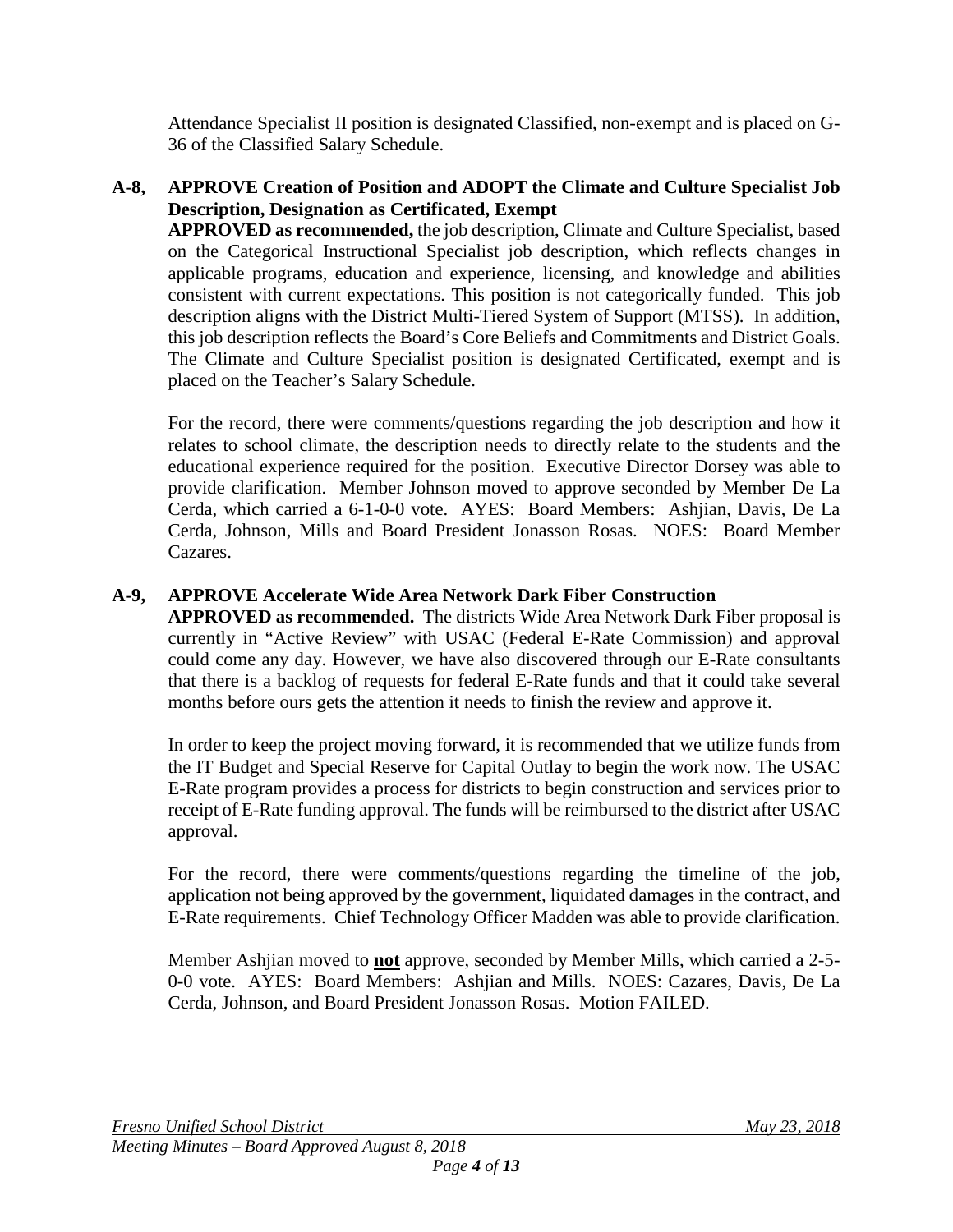Member De La Cerda moved to approve, seconded by Member Davis, which carried a 5- 2-0-0 vote. AYES: Cazares, Davis, De La Cerda, Johnson, and Board President Jonasson Rosas. NOES: Board Members: Ashjian and Mills. Motion PASSES.

## **A-10, APPROVE Agreement with City of Fresno for Summer Swim Program at District Pools**

**APPROVED as recommended,** an agreement with the City of Fresno for use of Fresno Unified pools for a City-operated summer swim program. The program will operate May 26 through September 3, 2018; until June 8 and after August 12, pools will be available to the City on weekends only. The summer swim program improves access to affordable swim lessons and recreational swimming, and provides youth employment opportunities. The district's partnership with the City began in 2017 and was well received by the community.

For the record, there were comments/questions regarding the agreement and the provision that states the district will pay the City of Fresno \$15, 000, thoughts that agreement should be cost neutral, the cost to maintain our pools, making sure priority of use of the pools goes to Fresno Unified or the Civic Center, the investment of the \$15,000 as a huge benefit for the communities and the City's commitment to invest back to Fresno Unified students, concerns there may be conflicts with the McLane or Roosevelt pools that are currently in the works, and could the city operate the pools the additional weekends without the \$15,000. Chief Operations Officer Temple and Shaun Schaefer with the Fresno City PARC's department were able to provide clarification.

Member Mills moved to approve the agreement without the provision of the \$15,000 reimbursement to the City of Fresno, seconded by Member Ashjian, which carried a 2-5- 0-0 vote. AYES: Board Members: Ashjian and Mills. NOES: Board Member Cazares, Davis, De La Cerda, Johnson, and Board President Jonasson Rosas. Motion FAILED.

Member De La Cerda moved to approve the agreement as presented, seconded by Member Davis, which carried a 5-1-1-0 vote. AYES: Cazares, Davis, De La Cerda, Johnson, and Board President Jonasson Rosas. NOES: Board Member: Ashjian. ABSTENTIONS: Board Member Mills. Motion PASSED.

#### **A-11, APPROVE Award of Bid 18-28, Fremont Elementary School and Edison Computech Middle School Multipurpose Rooms HVAC Improvements**

**APPROVED as recommended,** Bid 18-28, to provide air conditioning to the multipurpose rooms (cafeterias) at Fremont Elementary School and Edison Computech Middle School. The project will replace the heating and evaporative cooling systems with heating and refrigerated air conditioning to provide a more comfortable environment and increase energy efficiency. The Board prioritized cafeteria air conditioning for Measure X funding, with project implementation phased based on assessment of condition and age of equipment.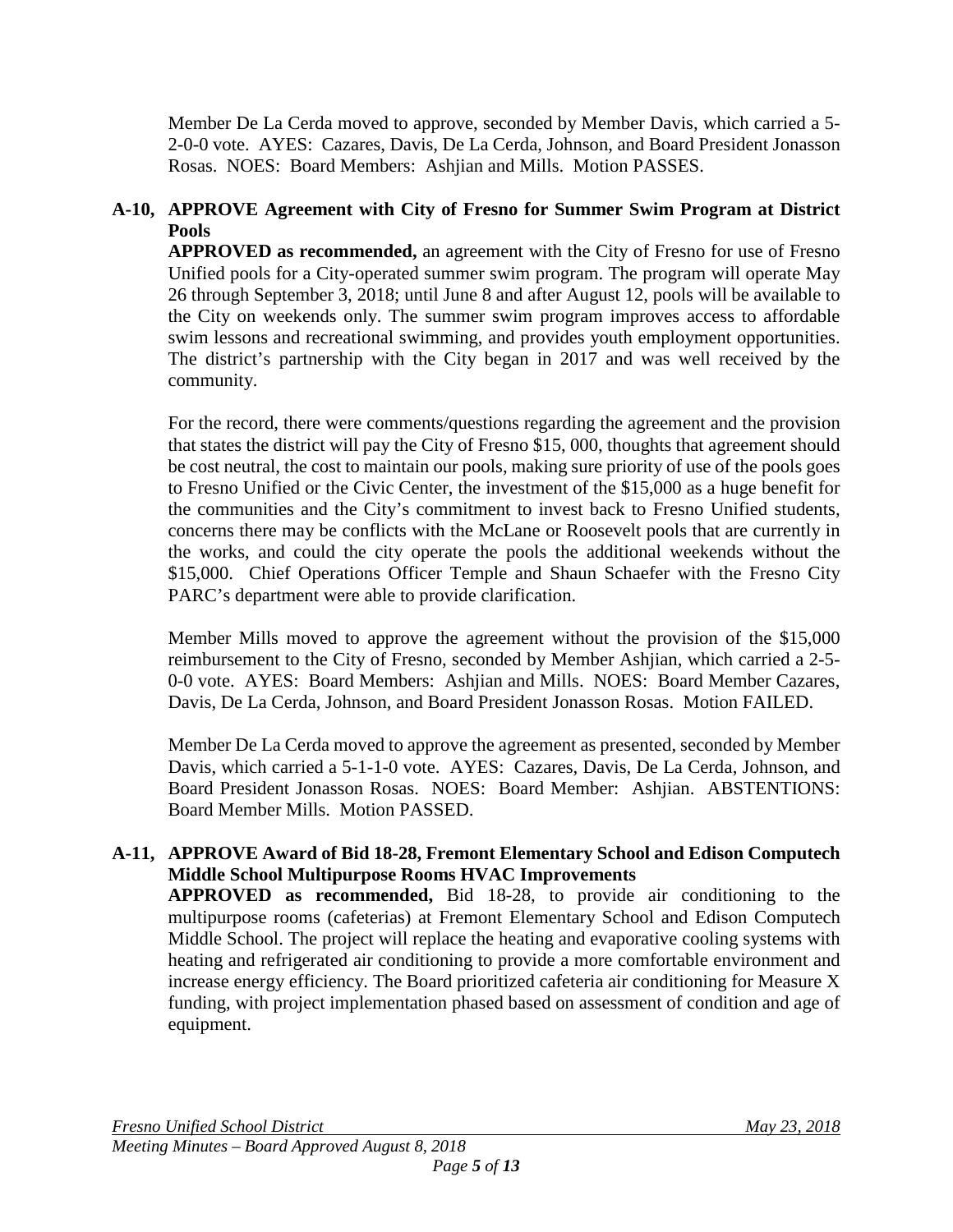Staff recommends award to the lowest responsive, responsible bidder:

Strategic Mechanical, Inc. (Fresno, California) \$1,132,000

## **A-12, APPROVE Award of Bid 18-30, Hoover High School Electrical Infrastructure Improvements**

**APPROVED as recommended,** Bid 18-30, to replace internal electrical infrastructure and panels in various buildings at Hoover High School. The project includes removal and replacement of sidewalks and planters along the path of conduit replacement. The existing electrical infrastructure is the original equipment, over fifty years old, and requires replacement to avoid failure. The new main conduit will increase safety and reliability.

Staff recommends award to the lowest responsive, responsible bidder:

Wild Electric, Inc. (Fresno, California) \$1,450,455

## **A-13, RATIFY Grant Application Update to the California Department of Education for the 2018/19 Workforce Innovation and Opportunity Act, Title II: Adult Education and Family Literacy Act**

**RATIFIED as recommended,** a grant application update to the California Department of Education for the 2018/19 Workforce Innovation and Opportunity Act, Title II: Adult Education and Family Literacy Act.

## **A-14, RATIFY Grant Application to the 2018 Fansler Foundation Grant**

**RATIFIED as recommended,** a grant application to the Fansler Foundation for Rata High School. The Fansler Foundation is a non-profit, public benefit corporation that primarily supports organizations to assist developmentally challenged youth.

## **A-15, RATIFY Independent Contractor Services Agreement with School Services of California, Inc.**

**RATIFIED as recommended,** the Independent Contractor Services Agreement for Special Services between Fresno Unified School District and School Services of California, Inc. for negotiations issues relative to district collective bargaining.

# **A-16, RATIFY Purchase Orders from March 1, 2018 through March 31, 2018**

**RATIFIED as recommended,** purchase orders issued from March 1, 2018 through March 31, 2018. Purchase orders for \$10,000 or more are presented first, followed by purchase orders for less than \$10,000. A list of purchase orders issued for Associated Student Body (ASB) accounts is also provided.

## **Prior to the vote Board Member Ashjian read the following statement:**

*Included in item A-16 are purchase orders for Davis Moreno Construction (purchase order number 507682), Expo Party Rental & Sales (purchase order numbers 454059A, 507082, 506669 & 505525), and Expo Audio Visual (purchase order number 505413).*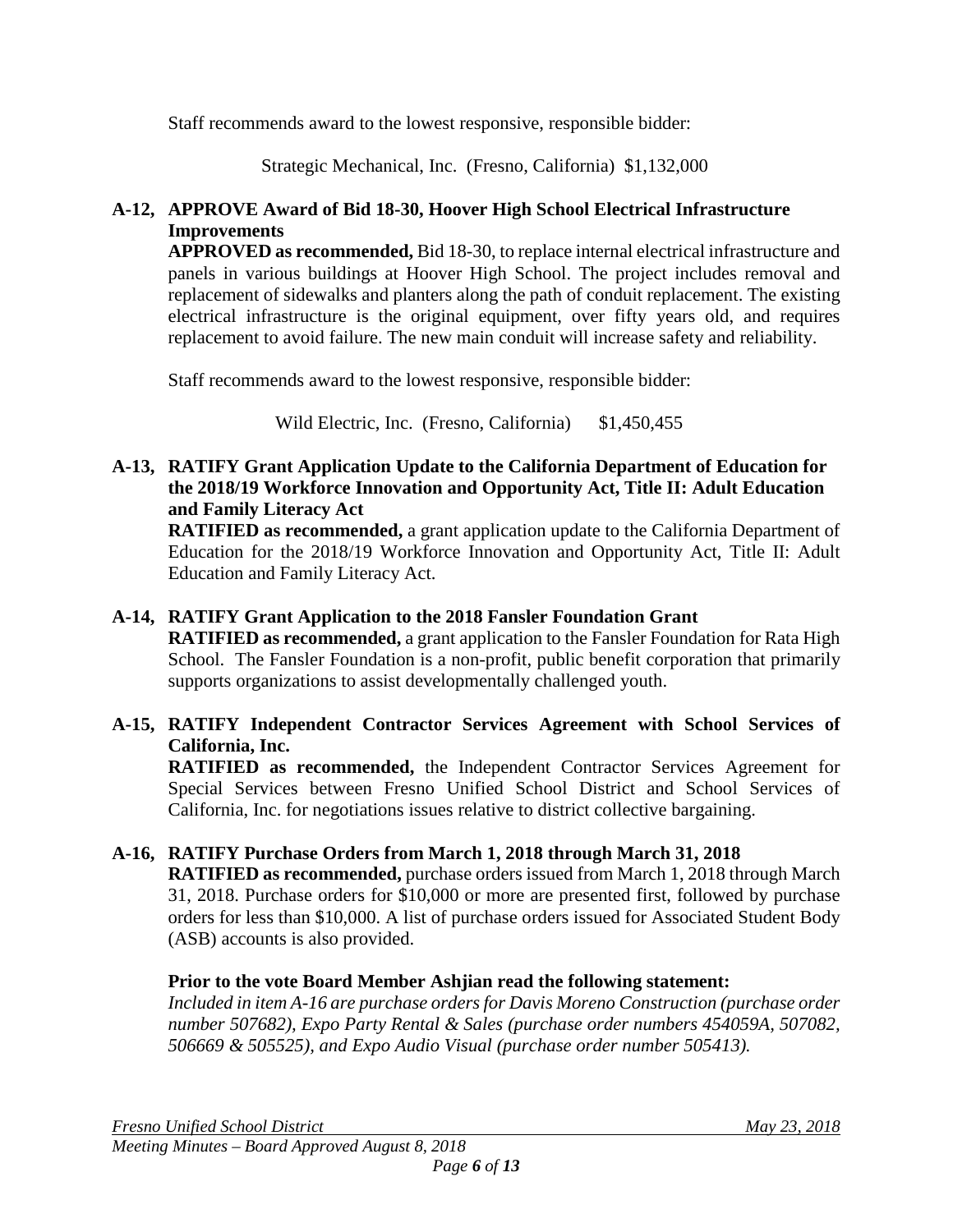*I have done business with Davis Moreno, Expo Party Rental and Sales, and Expo Audio Visual in my private capacity on other projects not involving Fresno Unified beginning at least five years prior to my election to this Board. I did not participate in making these contracts. Because of my relationship with these companies, I have remote financial interest in these contracts. Therefore, I am abstaining from this vote pursuant to Board Bylaw 9270.*

#### **Prior to the vote Board President Jonasson Rosas read the following statement:**

*Fresno EOC is the vendor for purchase order numbers 506706 and 503586 as stated in item A-16. I am employed by Fresno EOC, which is a nonprofit corporation. I did not participate in making these contracts. Because of my employment with Fresno EOC, I have a remote financial interest in these contracts.*

*Consistent with prior recusals relating to Fresno EOC, and in the interests of full transparency, I am abstaining from this vote pursuant to Board Bylaw 9270.*

For the record, there were no comments/questions. Member Davis moved to approve, seconded by Member De La Cerda, which carried a 5-0-2-0 vote. AYES: Board Members: Cazares, Davis, De La Cerda, Johnson, and Mills. ABSTENTIONS: Board Member Ashjian and Board President Jonasson Rosas.

## **END OF CONSENT AGENDA**

## **UNSCHEDULED ORAL COMMUNICATIONS**

**Dan Robinson and Pat Howell** – Spoke about the inadequate equipment in the district's weight rooms. The weight room proposal submitted was fair and equitable to all high schools. There is a concern of safety to the students, health concerns, and the increase of use of the equipment. Urged the board to approve request the next time it is placed on the agenda.

**Manual Bonilla, Samya Burney, Jessica Mahoney and Jon Bath**– Spoke in regards to the GO Public Schools Fresno report and recommendations, disagreed with the new bold and innovated methods suggested by the report, information is too vague, suggested that the district meet with all stakeholders, huge implications on how are tax dollars are spent, need to work hand and hand with the community, there is nothing in the report that Fresno Unified can't do or is already doing, no need to hire additional people, and hopes that the district can partner with Go Public Schools Fresno.

**Chrissy Kelly** – Spoke about the special need students and the inadequate care and instruction they receive at Fresno Unified School District. The narrative needs to change. The segregation of special needs children is a violation of the Individual with Disabilities Education Act.

**Carmen Zamora, Lorena Moreno and Gloria Gonzalez** – Spoke in favor of the GO Public Schools Fresno report, spoke of daughter who was accepted to a top public college and was not educationally ready, wants to work hand-in-hand with parents and teachers, change needs to happen, all our neighborhood schools should be top rated, and urged the board to accept the report.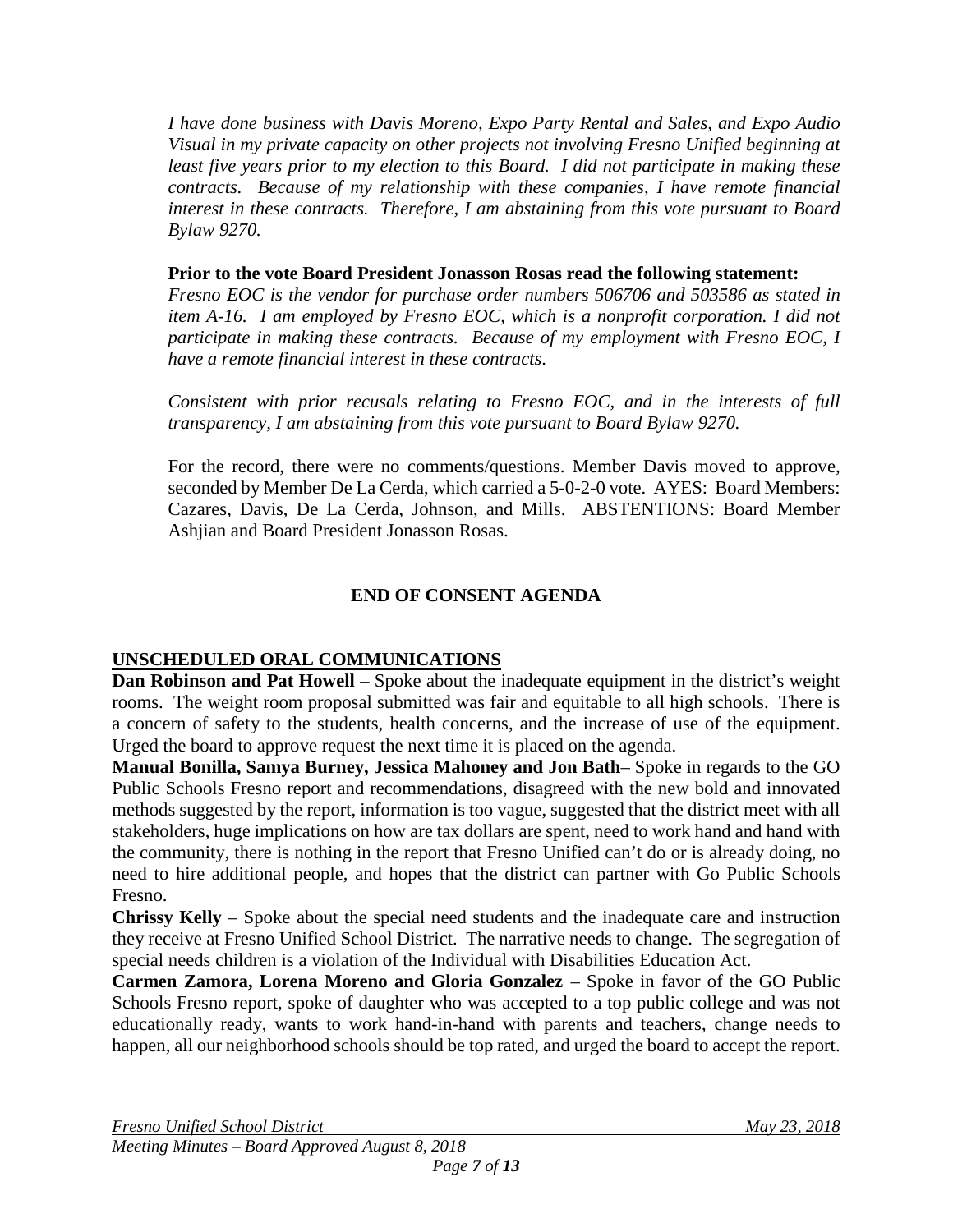**Barbara Fiske** – Spoke about the denial of Kepler's renewal petition, parent meetings, the appeal process and requested that the district honor the cease and desist letter.

**Ambar Osorio** – Spoke about packaging of school lunches, opportunities for recycling, the amount of food waste and food pantries.

#### **B. CONFERENCE/DISCUSSION AGENDA**

#### **Agenda Item B-17, Discuss the April 2018 GO Public Schools Fresno Choosing Our Future Report and Accept the Recommendations**

The Choosing Our Future Report was first written in 2005 to help provide guidance to the district during leadership transition. Many improvements have been made in finances, operations and student outcomes at Fresno Unified since the initial report. GO Public Schools Fresno engaged more than 700 parents, teachers, principals and community members in the creation of the next iteration of Choosing Our Future (2018) to set a bold vision for our schools, to provide robust and transparent accountability, and to create policy recommendations that help move the district toward this vision.

For the record, there were comments/questions regarding clarity of the GO Public Schools Fresno Choosing Our Future April 2018 report, what it means and what it doesn't, what Fresno Unified is doing already, what we can build upon and specific concerns with some of the items, clarity on the word acceptance, personalized learning initiative, concerns with the innovation zones, importance in working together, need to accept report as written and listen to the public, Fresno Unified is doing innovated instruction, welcomed new FTA leadership Manuel Bonilla, Superintendents position on the report, if and when recommendations come before the board that there are timelines attached, and is this a takeover of charter schools. Superintendent Nelson and Legal Counsel Marybeth de Goede were able to provide clarification. On a motion by Member Mills which was to: (1) accept the report, noting that acceptance was in the nature of receiving and not an adoption of any of its findings or recommendations; (2) refer the report to the Superintendent to collaborate with FTA and any others whom he chooses; and (3) to bring to the Board recommendations he deemed appropriate, if any, with specific dollar amounts attached to any recommendations going to the Board, seconded by Member Cazares, the GO Public Schools Fresno Choosing Our Future April 2018 Report was accepted by the following vote 6-1-0-0 as follows: AYES: Board Members: Cazares, Davis, De La Cerda, Johnson, Mills and Board President Jonasson Rosas. NOES: Board Member Ashjian.

*The Board of Education took a five-minute break at 8:19 p.m.*

#### **Agenda Item B-18, Discuss and Decide in the Matter of the School of Unlimited Learning Renewal Petition**

The School of Unlimited Learning (SOUL) renewal petition was delivered to the district seeking authorization to operate July 1, 2018 through June 30, 2023. SOUL currently serves approximately 177 students in grades 9-12. The school is located at 2336 Calaveras in Fresno.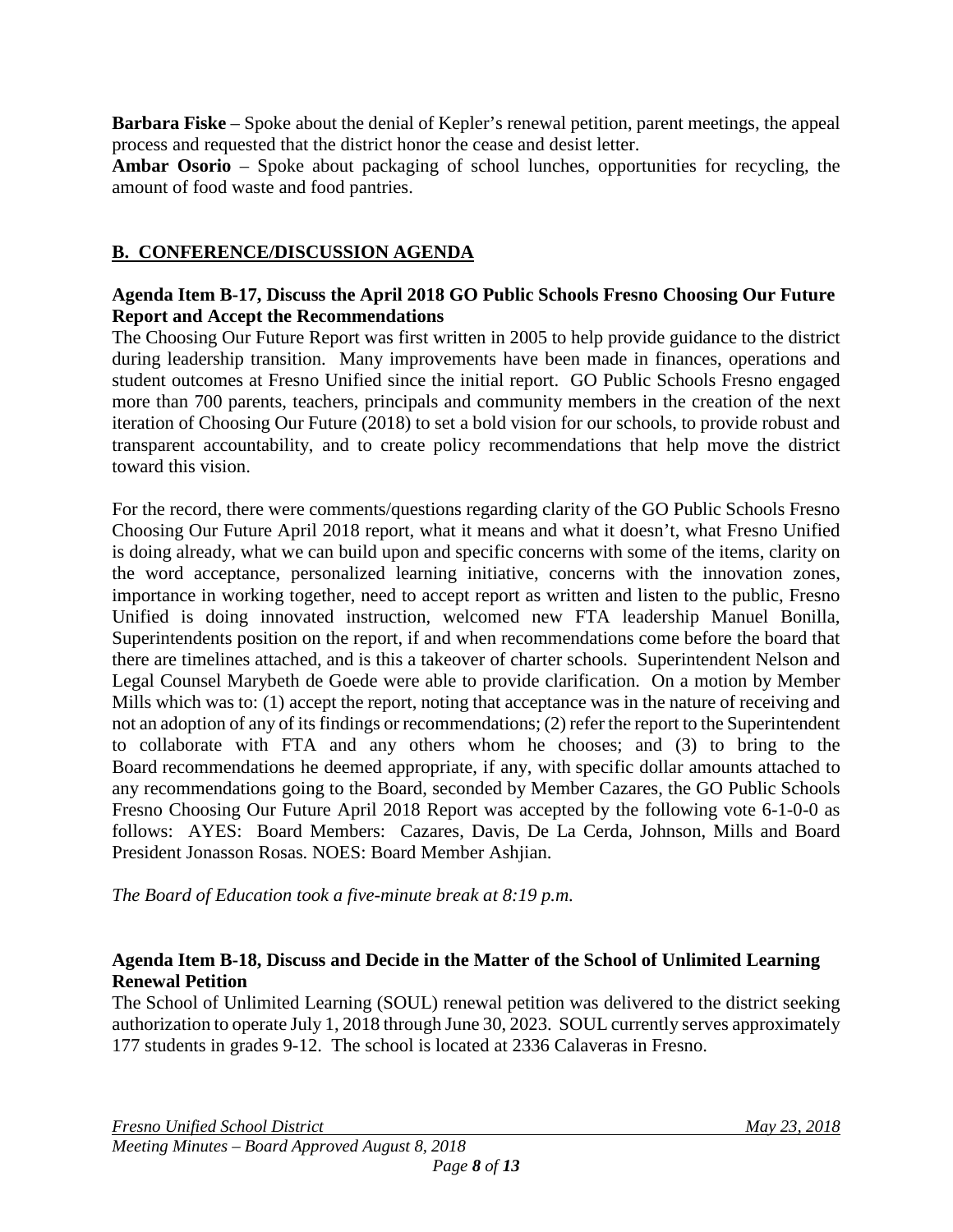#### **Prior to the presentation and the vote Board President Jonasson Rosas read the following statement:**

*Item B-18 is the decision on a renewal petition for the School of Unlimited Learning, also known as SOUL. Fresno EOC operates SOUL. I am employed by Fresno EOC, which is a nonprofit corporation. I have not participated in this charter petition renewal. However, because of my employment with Fresno EOC, I have a remote financial interest in this petition.* 

*Consistent with prior recusals relating to Fresno EOC, and in the interests of full transparency, I am abstaining from this vote pursuant to Board Bylaw 9270 and will leave the dais until the public hearing is completed.*

#### Presentation by Legal Counsel Susan Hatmaker

For the record, there were no comments/questions. On a motion by Member Mills, seconded by Member De La Cerda, the factual findings report was adopted and the School of Unlimited Learning (SOUL) renewal petition was approved by the following vote 6-0-1-0 as follows: AYES: Board Members: Ashjian, Cazares, Davis, De La Cerda, Johnson, and Mills. ABSTENTIONS: Board President Jonasson Rosas.

**Agenda Item B-19, Present and Approve the 2018/19 Single Plans for Student Achievement** The development of the SPSA is a collaborative process involving staff, students, parents and community in the analysis of data to identify the needs of students, as well as an analysis of the effectiveness of practices and programs at the school.

## Presentation by CFO/Chief Financial Officer Ruth Quinto and staff

For the record, there were no comments/questions. On a motion by Member Ashjian, seconded by Member Mills, the 2018/19 Single Plans for Student Achievement was approved by the following vote 7-0-0-0 as follows: AYES: Board Members: Ashjian, Cazares, Davis, De La Cerda, Johnson, Mills and President Jonasson Rosas.

#### **Agenda Item B-20, Present and Discuss Governor's May Revise for 2018/19**

Staff presented the updated information to the Board of Education including the budget risks and the impact on Fresno Unified School District.

Presentation by CFO/Chief Financial Officer Ruth F. Quinto.

For the record, there no were comments/questions made by members of the board. No action was required on this item.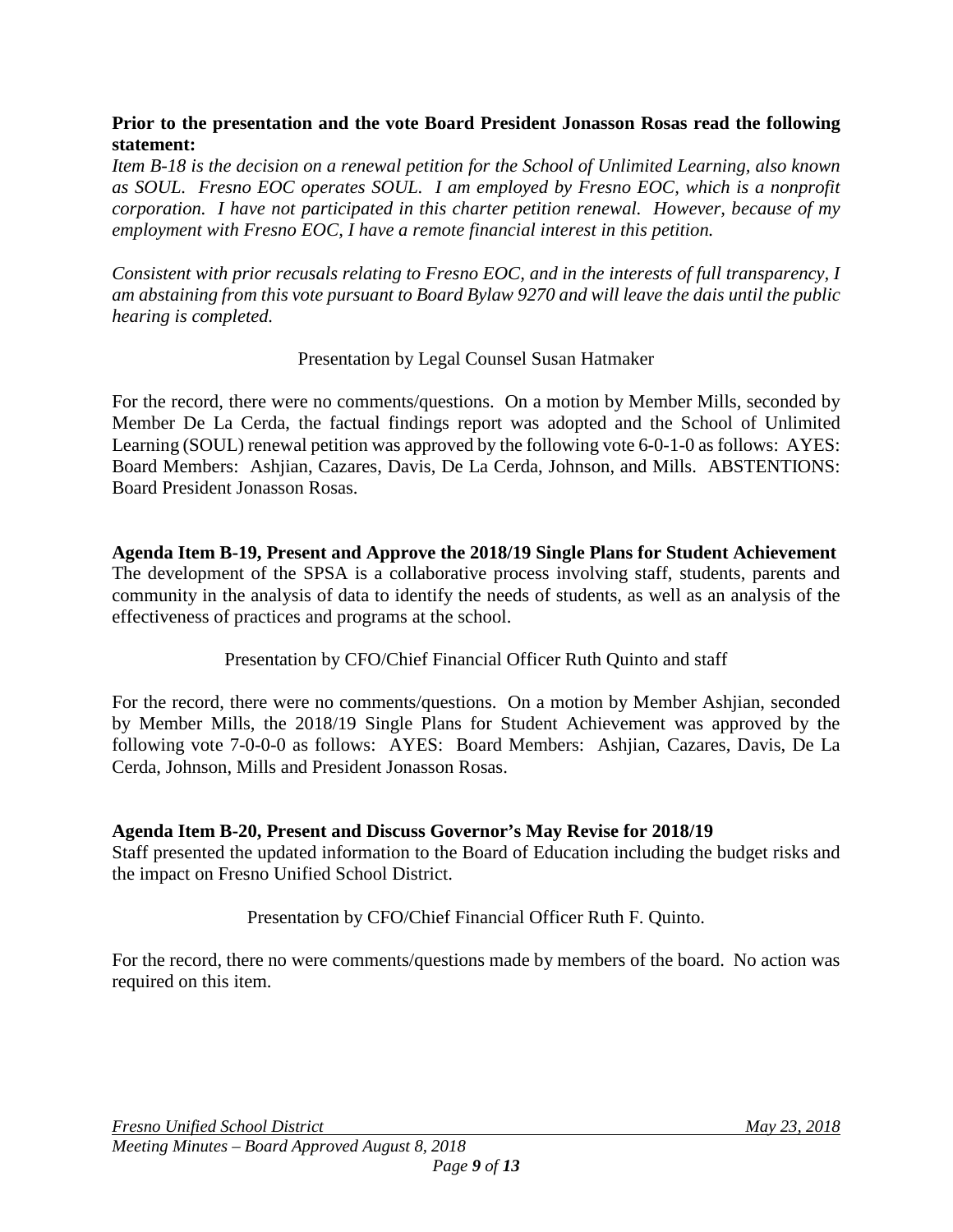#### **Agenda Item B-21, Hold Public Hearing, Present and Discuss Fresno Unified School District's 2018/19 Local Control and Accountability Plan**

Staff presented and the Board of Education discussed the Fresno Unified School District 2018/19 Local Control and Accountability Plan (LCAP). As required by Education Code 52062, a public hearing was conducted to provide an opportunity for discussion and public comment surrounding the 2018/19 Local Control and Accountability Plan for Fresno Unified.

Presentation by CFO/Chief Financial Officer Ruth F. Quinto and staff.

*Board President Jonasson Rosas opened the public hearing.*

The following members of the public spoke on the item:

**Heaven Hamilton, Kayla Clark and Grisanti Valencia from Californians for Justice** - spoke about prioritizing student engagement and school climate, importance of student voice and relationship-centered schools, African American supports, social and emotional supports, the short timeframe from the public hearing to the adoption of the budget, and thanked Fresno Unified for partnering with Californians for Justice.

**Gloria Gonzalez** – asked that the district provide afterschool programs that really work as part of the LCAP, suggested the program Reading and Beyond, would like the master plan to be translated, more programs for parents to work with teachers, concerns of sharing a nurse, and an increase of the Arts and Sports.

**Zack Darrah and Kevin Vang from Fresno Interdenominational Refugee Ministries (FIRM), and Simara Vongthongaly** – Spoke about Southeast Asian students and parents stating that they are underserved, often times missed and would like to see the LCAP reflect ethnic-specific investments.

**Lorena Moreno** – Would like to see more supports for English Learners, reclassified students need continuing supports and programs, would like to see current information to share with parents and information that is easy to use.

For the record, there were comments/questions regarding clarity on nurses at each site, Dual Immersion needs to expand not just to our Hispanic students but other languages, besides Dual Immersion what other supports are we offering to Hmong, Laos and Cambodian students, Middle School Redesign and increased achievement, adequate funding for social/emotional support from the district, a suggestion to allow individual schools to add additional social/emotional supports as needed, additional safety investment, schools should not bear the burden to spend for social/emotional supports, English Learner Master Plan needs to be translated in Spanish and Hmong, Dual Immersion is also way for students to be exposed to another culture and learn another language, and concern of the one position at Birney Elementary. CFO/Deputy Superintendent Quinto and staff were able to provide clarification. No action was required on this item.

*Board President Jonasson Rosas closed the public hearing.*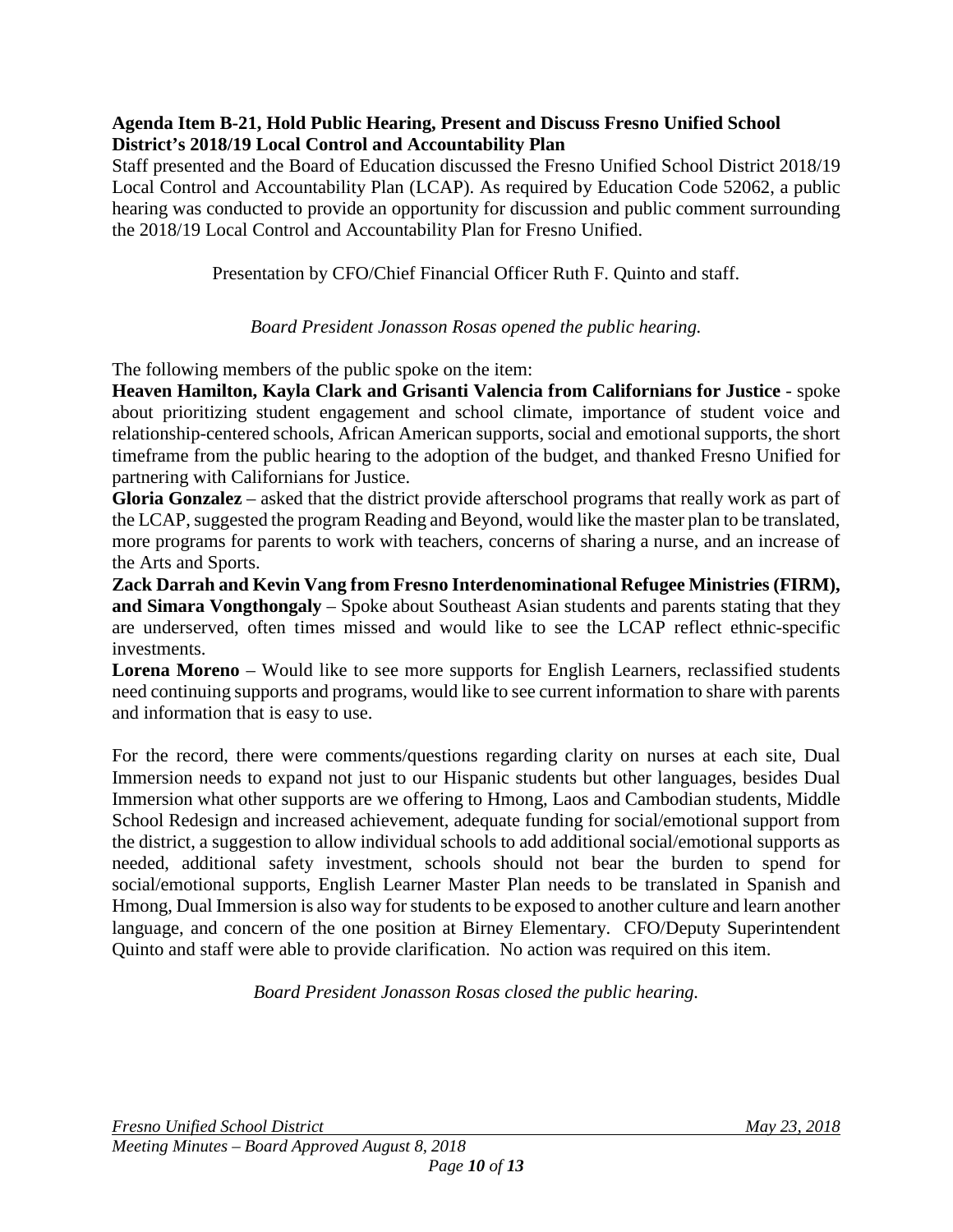#### **Agenda Item B-22, Hold Public Hearing, Present and Discuss Fresno Unified School District's 2018/19 Proposed Budget and Education Protection Account**

Staff presented and the Board of Education discussed the Fresno Unified School District Proposed Budget for 2018/19. The Proposed Budget includes the multi-year projected budget for the Unrestricted General Fund. The agenda item also described factors addressed in the 2018/19 Proposed Budget, and issues affecting the multi-year projections for 2019/10 and 2020/21.

Presentation by CFO/Chief Financial Officer Ruth F. Quinto and staff.

## *Board President Jonasson Rosas opened the public hearing.*

There were no individuals from the public who spoke on this item.

For the record, there were comments/questions regarding the budget for Special Education and its specifics, the breakdown of the 44.50 FTE, expansion of the adult transition program and the districts cost vs. the county's cost, serving students only in Fresno Unified, Unrestricted General Fund, and projected reserve levels and leaving money on the table. No action was required on this item.

*Board President Jonasson Rosas closed the public hearing.*

#### **Agenda Item B-23, Hold Public Hearing, and Adopt Resolution 17-41 Authorizing the Increase of Level I School Facility (Development) Fees on Residential and Commercial/Industrial Construction Projects**

Included in the Board binders and recommended for adoption is Resolution 17-41, to authorize increasing School Facility (development) Fees. Pursuant to Education Code Section 17620 and Government Code Section 65995, in January 2018 the State Allocation Board approved adjustments to the allowable maximum development fees based on inflation in the statewide cost index. School districts are required to conduct a study to justify increasing fees to the statutory limit. A Justification Study prepared by O'Dell Planning & Research, Inc. (in the Board binders) validates the need for the increased fees based on projected new development and the related need for new or reconstructed school facilities. The current and proposed fees are shown below. Increases become effective 60 days after the public hearing and adoption of the resolution.

| <b>Development</b><br>Type | <b>Current Fee</b><br>(per square foot) | <b>Proposed Fee</b><br>(per square foot) | Percent<br><b>Increase</b> |
|----------------------------|-----------------------------------------|------------------------------------------|----------------------------|
| Residential                | 53.48                                   | \$3.79                                   | 8.78%                      |
| Commercial                 | 0.56                                    | \$0.61                                   | 8.78%                      |

*Board President Jonasson Rosas opened the public hearing.*

There were no individuals from the public who spoke on this item.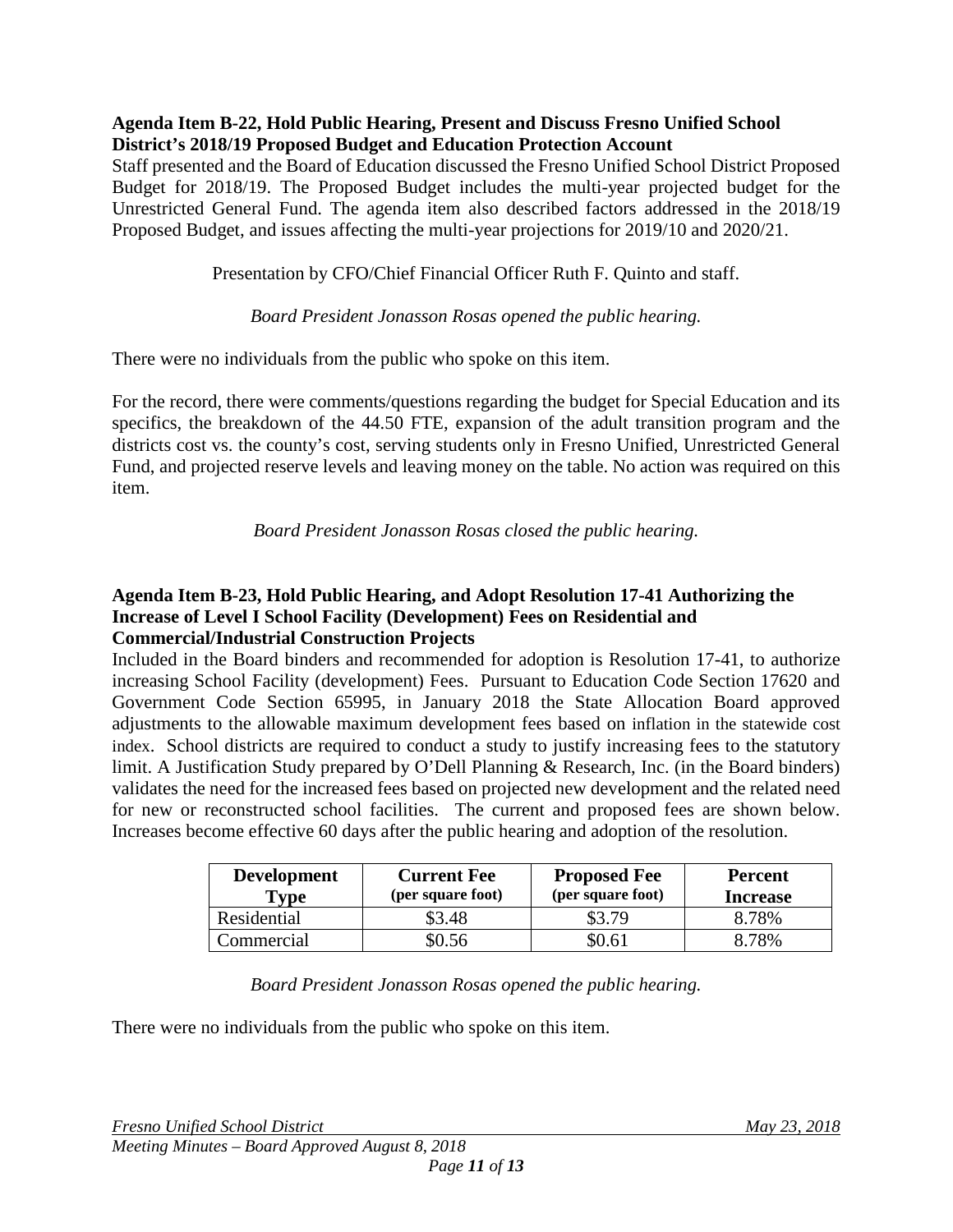For the record, there were no comments/questions from members of the board.

### *Board President Jonasson Rosas closed the public hearing.*

On a motion by Member Mills, seconded by Member Davis, Resolution 17-41 authorizing the increase of Level I School Facility (Development) Fees on Residential and Commercial/Industrial Construction Projects was adopted by the following vote 6-1-0-0 as follows: AYES: Board Members: Cazares, Davis, De La Cerda, Johnson, Mills and President Jonasson Rosas. NOES: Board Member Ashjian.

# **C. RECEIVE INFORMATION & REPORTS**

#### **The Board was in receipt of the following items:**

Agenda Item C-24, Fresno Unified School District's Third Quarterly Investment Report for Fiscal Year 2017/18

Agenda Item C-25, Proposed Revisions for Board Bylaws (BB) 9012 (NEW), 9121, 9220, 9230, 9240, 9321, 9323, 9400 and Exhibit (E) 9323.3

Agenda Item C-26, Proposed Revisions for Board Policies (BP) 0460, 0420.4, 0500, 0520, 3100, (NEW) 3230, 5113.1, (NEW) 5113.12, 5131.1, 5131.6, 5144, 5144.1, (NEW) 5145.31, 7214 and Deletion of 0520 and 0520.3

Agenda Item C-27, the California School Employees Association and its Fresno Chapter 143 Food Service (CSEA) Proposal to Fresno Unified School District for the 2018 – 2021 Successor Agreement

Agenda Item C-28, the Fresno Unified School District Proposal to California School Employees Association and its Fresno Chapter 143 Food Service (CSEA) for the 2018 – 2021 Successor Agreement

Agenda Item C-29, the California School Employees Association and its Fresno Chapter 125 White Collar (CSEA) Proposal to Fresno Unified School District for the 2018 – 2021 Successor Agreement

Agenda Item C-30, the Fresno Unified School District Proposal to California School Employees Association and its Fresno Chapter 125 White Collar (CSEA) for the 2018 – 2021 Successor Agreement